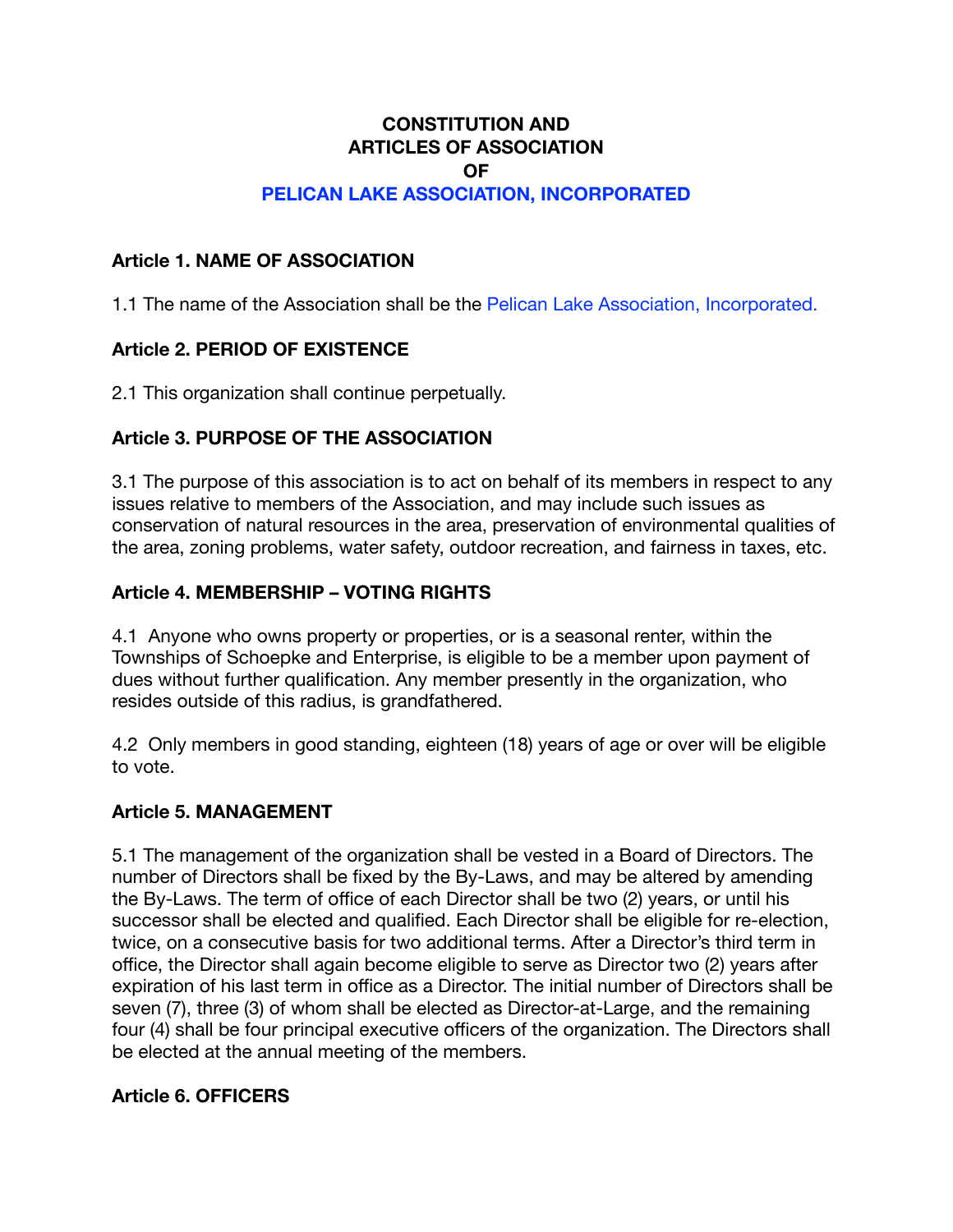6.1 The executive officers of the Association shall be a President, Vice-President, Secretary, and Treasurer. The By-Laws of the Association may provide for or may be amended to provide for other officers. All officers shall be elected by or appointed by the Board of Directors.

# **Article 7. ANNUAL DUES**

7.1 There shall be such annual dues as established by the members in good standing.

# **Article 8. PROHIBITED TRANSACTIONS**

8.1 The organization and its Board of Directors, in dealing with a person who has made a substantial contribution to this organization, or member of the family (as defined in Section 267c(4) of the I.R.C. of 1954) of an individual who has made a substantial contribution to this organization, or an organization controlled by a contributor within the ownership limitations as set forth in Section 503c of the Internal Revenue Code as amended from time to time, shall be prohibited from:

1. lending any part of the income or corpus of the organization without the receipt of adequate

security and a reasonable rate of interest,

2. making any part of the services of the organization available on a preferential basis,

3. making any substantial purchase of securities or other property, or more than adequate consideration in money or money's worth,

4. selling any substantial part of the organization's securities or other property for less than an adequate consideration in money or money's worth, or

5. engaging in any other transaction which results in a substantial diversion of the organization's income or corpus.

8.2 No part of the net earnings of the organization shall inure to the benefit of any member or officer of such organization for any private individual (except that reasonable compensation may be paid for services rendered to or for the organization affecting one or more of its purposes), and no member or officer of the organization or any private individual shall be entitled to share in the distribution of any of the organization's assets on dissolution of the organization.

8.3 Upon the dissolution of the organization or the winding up of its affairs, the assets of the organization shall be distributed exclusively to scientific, literary, or educational organizations which would then qualify under the provisions of Section 501c of the Internal Revenue Code and its regulations as they now exist or as they may hereafter